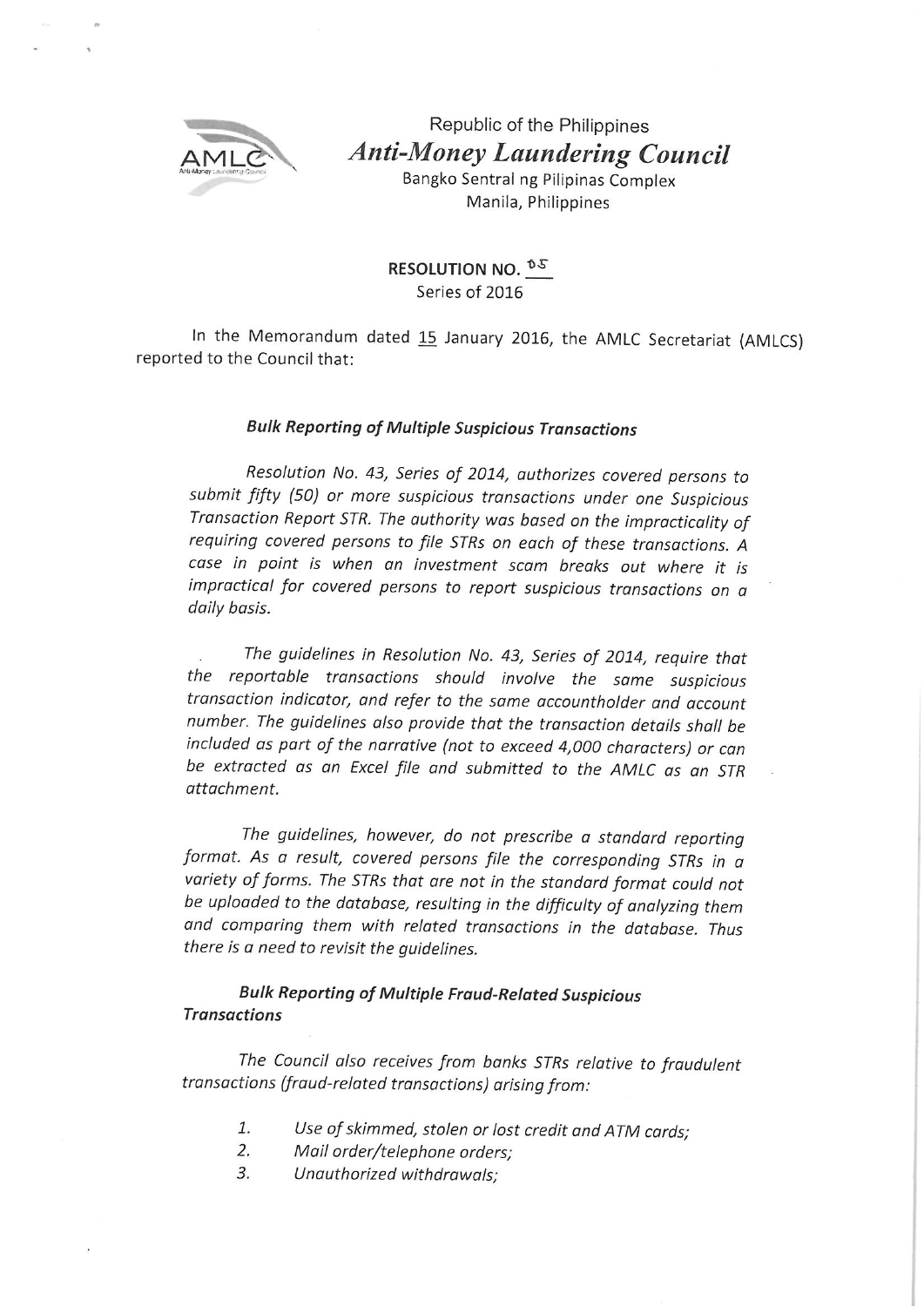- $\overline{4}$ . Point of sale-Debit; and
- 5. Spurious checks.

In fraud-related transactions, the victims are different account holders and the perpetrators are unknown. Yet, the filing of STRs is warranted by the fact that they are related to an unlawful activity pursuant to Section 3(b-1)(6) of the Anti-Money Laundering Act of 2001 (AMLA), as amended.

The filing of STR on each of the fraud-related transactions is impractical because of their volume. But unlike the bulk suspicious transactions described in Resolution No. 43, Series of 2014, the fraudrelated transactions involve different accounts of different account owners. Thus the reporting thereof is not covered by the said Resolution.

#### Consultation:

The AMLC Secretariat held a consultation with the stakeholders on the reporting format under Resolution No. 43, Series of 2014. A similar consultation was held on the issue of bulk reporting of fraud-related transactions under one STR

It was agreed that the reporting format under Resolution No. 43, Series of 2014 be streamlined along with the formulation of a reporting format for fraud-related transactions involving different account holders as victims. It was likewise agreed that in both formats, the number of reportable transactions under one STR shall be at least five (5) suspicious transactions.

The Council resolved to:

- 1. Amend Resolution No. 43, Series of 2014 by:
	- i. Reducing the number of reportable bulk suspicious transactions from fifty (50) or more to at least five (5) suspicious transactions;
	- ii. Adopting a standard reporting format for the aforementioned transactions- using Format B1 (Annex A hereof).

Require covered persons to report, using Format B2 (Annex B 2. hereof), for fraud-related transactions involving different account holders.

- 3. Adopt the following guidelines for Format B1 and B2:
	- i. In both formats, the first row should contain all details/fields common to all transactions, and the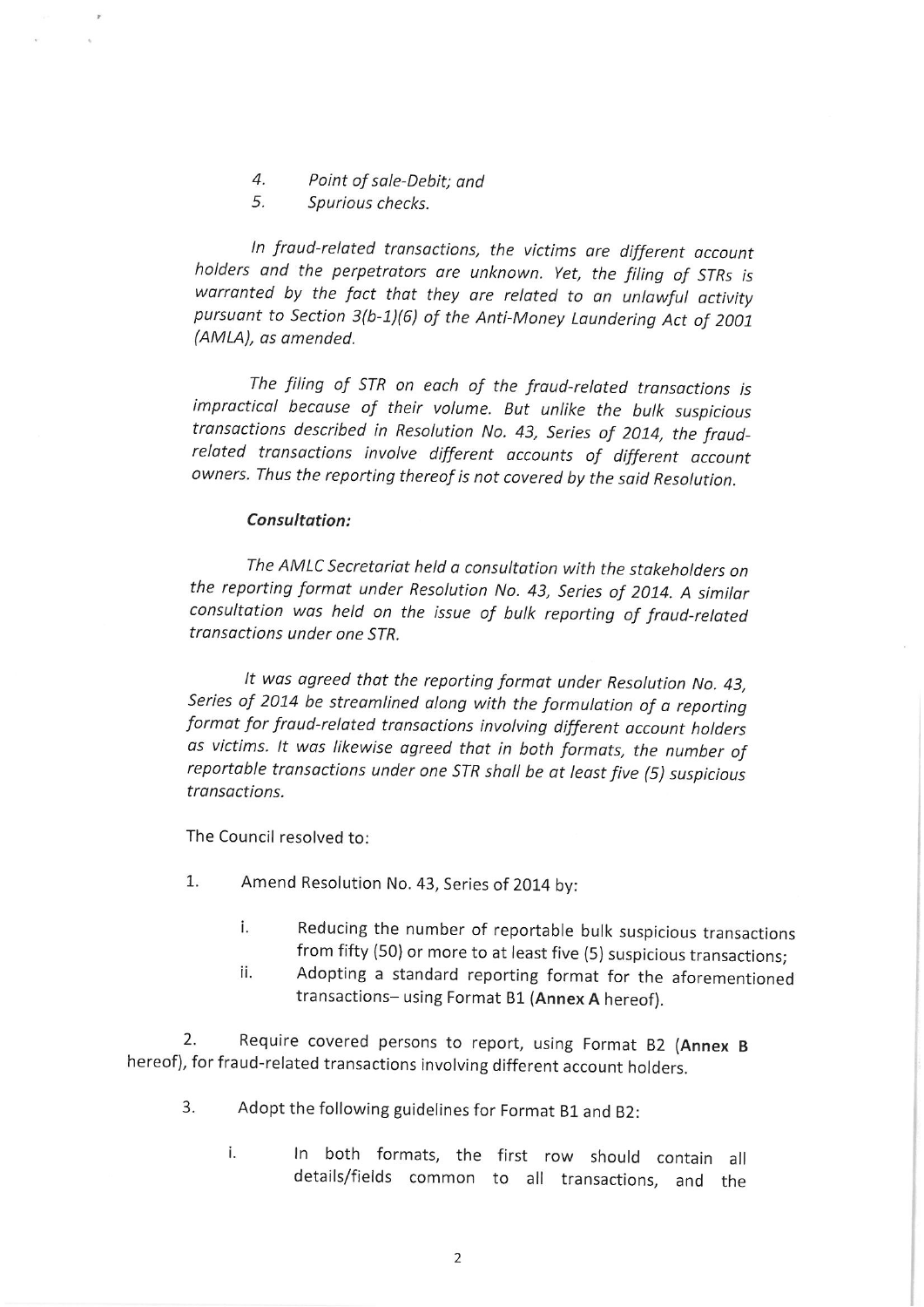succeeding rows should contain the details of the transactions:

- The filename format should follow the convention of a ii. regular STR:
- iii. Files should be saved as CSV and be encrypted;
- iv. The STR should be uploaded in the AMLC portal like a regular STR;
- For Format B2, transactions should be limited to those with v. Transaction Codes where the mandatory party is the account holder and the subject of suspicion is unknown; and
- vi. In all cases, covered persons have the option to file STR on each suspicious transaction, or in bulk pursuant to the herein guidelines.

Request the Bangko Sentral ng Pilipinas, the Securities and Exchange  $4.$ Commission and Insurance Commission, to disseminate copies of this Resolution to covered persons under their supervisory authority.

20 January 2016, Manila, Philippines.

 $1 - 18$ 

# (Sgd.) AMANDO M. TETANGCO, JR. Chairman (Governor, Bangko Sentral ng Pilipinas)

(Sgd.) TERESITA J. HERBOSA Member (Chairperson, Securities and Exchange Commission) (Sgd.)EMMANUEL F. DOOC Member (Commissioner, Insurance Commission)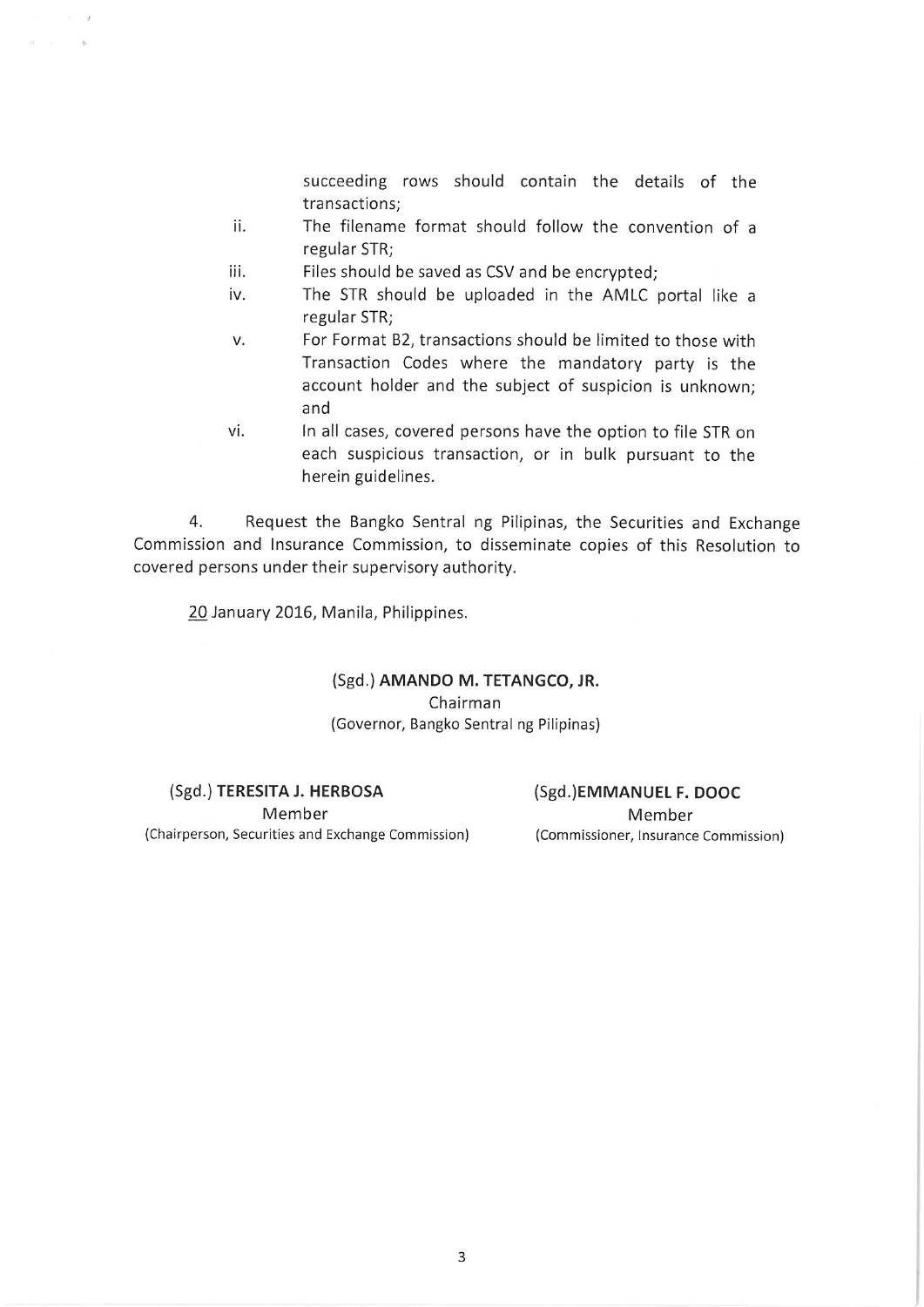# **Bulk Reporting under AMLC Resolution 43 Series of 2014 (B1)**

# **FIRST ROW**

| Column         | <b>FIELD NAME</b>      | <b>TYPE</b> | <b>LENGTH</b>  | <b>FORMAT</b> | VALUE/REMARKS                                                                                                                                                                                                                                                                                                                                                                                                                                                                                                                                                                                                                                                                                                                                                                                        |
|----------------|------------------------|-------------|----------------|---------------|------------------------------------------------------------------------------------------------------------------------------------------------------------------------------------------------------------------------------------------------------------------------------------------------------------------------------------------------------------------------------------------------------------------------------------------------------------------------------------------------------------------------------------------------------------------------------------------------------------------------------------------------------------------------------------------------------------------------------------------------------------------------------------------------------|
| A1             | Format Code            | Text        | $\overline{2}$ | X(2)          | <b>B1</b>                                                                                                                                                                                                                                                                                                                                                                                                                                                                                                                                                                                                                                                                                                                                                                                            |
| <b>B1</b>      | <b>Submission Type</b> | Text        | $\mathbf{1}$   | X(1)          | A- add, E- edit, D- delete, T-test                                                                                                                                                                                                                                                                                                                                                                                                                                                                                                                                                                                                                                                                                                                                                                   |
| C1             | <b>Report Date</b>     | Number      | 8              | 9(8)          | YYYYMMDD                                                                                                                                                                                                                                                                                                                                                                                                                                                                                                                                                                                                                                                                                                                                                                                             |
| D <sub>1</sub> | <b>Account Number</b>  | Text        | 40             | X(40)         |                                                                                                                                                                                                                                                                                                                                                                                                                                                                                                                                                                                                                                                                                                                                                                                                      |
|                | Name                   | Text        |                |               |                                                                                                                                                                                                                                                                                                                                                                                                                                                                                                                                                                                                                                                                                                                                                                                                      |
| E1             | Last Name              |             | 30             | X(30)         | Last name of account holder                                                                                                                                                                                                                                                                                                                                                                                                                                                                                                                                                                                                                                                                                                                                                                          |
| F <sub>1</sub> | <b>First Name</b>      |             | 30             | X(30)         | First name of account holder                                                                                                                                                                                                                                                                                                                                                                                                                                                                                                                                                                                                                                                                                                                                                                         |
| G1             | Middle Name            |             | 30             | X(30)         | Middle name of account holder                                                                                                                                                                                                                                                                                                                                                                                                                                                                                                                                                                                                                                                                                                                                                                        |
|                | Address                |             |                |               |                                                                                                                                                                                                                                                                                                                                                                                                                                                                                                                                                                                                                                                                                                                                                                                                      |
| H1             | Address1               |             | 50             | X(50)         | Room No./Office Name, Bldg./ House No., Street,<br>Subd./ Brgy.                                                                                                                                                                                                                                                                                                                                                                                                                                                                                                                                                                                                                                                                                                                                      |
| $\mathbf{11}$  | Address2               |             | 50             | X(50)         | District, Town, City                                                                                                                                                                                                                                                                                                                                                                                                                                                                                                                                                                                                                                                                                                                                                                                 |
| J1             | Address3               |             | 30             | X(30)         | Province, Country code, ZIP                                                                                                                                                                                                                                                                                                                                                                                                                                                                                                                                                                                                                                                                                                                                                                          |
|                | Birthdate/Registration |             |                | 9(8)          |                                                                                                                                                                                                                                                                                                                                                                                                                                                                                                                                                                                                                                                                                                                                                                                                      |
| K1             | Date                   | Number      | 8              |               | YYYYMMDD                                                                                                                                                                                                                                                                                                                                                                                                                                                                                                                                                                                                                                                                                                                                                                                             |
|                | Place of               |             |                | X(90)         |                                                                                                                                                                                                                                                                                                                                                                                                                                                                                                                                                                                                                                                                                                                                                                                                      |
| L1             | Birth/Registration     | Text        | 90             |               | City, Municipality, Country                                                                                                                                                                                                                                                                                                                                                                                                                                                                                                                                                                                                                                                                                                                                                                          |
| M1             | Nationality            | Text        | 40             | X(40)         |                                                                                                                                                                                                                                                                                                                                                                                                                                                                                                                                                                                                                                                                                                                                                                                                      |
| N1             | ID Type                | Text        | 4              | X(4)          | ID1- Passport<br>ID2 - Driver's License<br>ID3-PRCID<br>ID4 - NBI Clearance<br>ID5 - Police Clearance<br>ID6 - Postal ID<br>ID7- Voter's ID<br>$ID8 - TIN$<br>ID9 - Barangay Certification<br>ID10-GSIS e-Card/UMID<br>ID11-SSS<br>ID12 - Senior Citizen Card<br>ID13 - Overseas Workers Welfare Administration<br>(OWWA) ID<br>ID14 - OFW ID<br>ID15 - Seaman's Book<br>ID16 - Alien/Immigrant Certification of Registration<br>ID17 - Gov't Office/GOCC ID<br>ID18 - Certification from National Council for the<br>Welfare of Disabled Persons(NCWDP)<br>ID19 - Department of Social Welfare and Development<br>(DSWD) Certification<br>ID20 - Integrated Bar of the Philippines (IBP) ID<br>ID21-Company ID<br>ID22-Student's ID<br>ID23 - National ID<br>ID24 - SEC Certificate of Registration |
| 01             | Identification No.     | Text        | 30             | X(30)         | ID25 - Business Registration Certificate                                                                                                                                                                                                                                                                                                                                                                                                                                                                                                                                                                                                                                                                                                                                                             |
| <b>P1</b>      | Nature of Business     | Text        | 35             | X(35)         |                                                                                                                                                                                                                                                                                                                                                                                                                                                                                                                                                                                                                                                                                                                                                                                                      |
| Q1             | Reason                 | Memo        | 800            |               | Reason for Suspicion<br>There is no underlying legal or trade<br>$SI1-$<br>obligation, purpose or economic justification.<br>The client is not properly identified.<br>$SI2-$<br>The amount involved is not commensurate<br>$SI3-$                                                                                                                                                                                                                                                                                                                                                                                                                                                                                                                                                                   |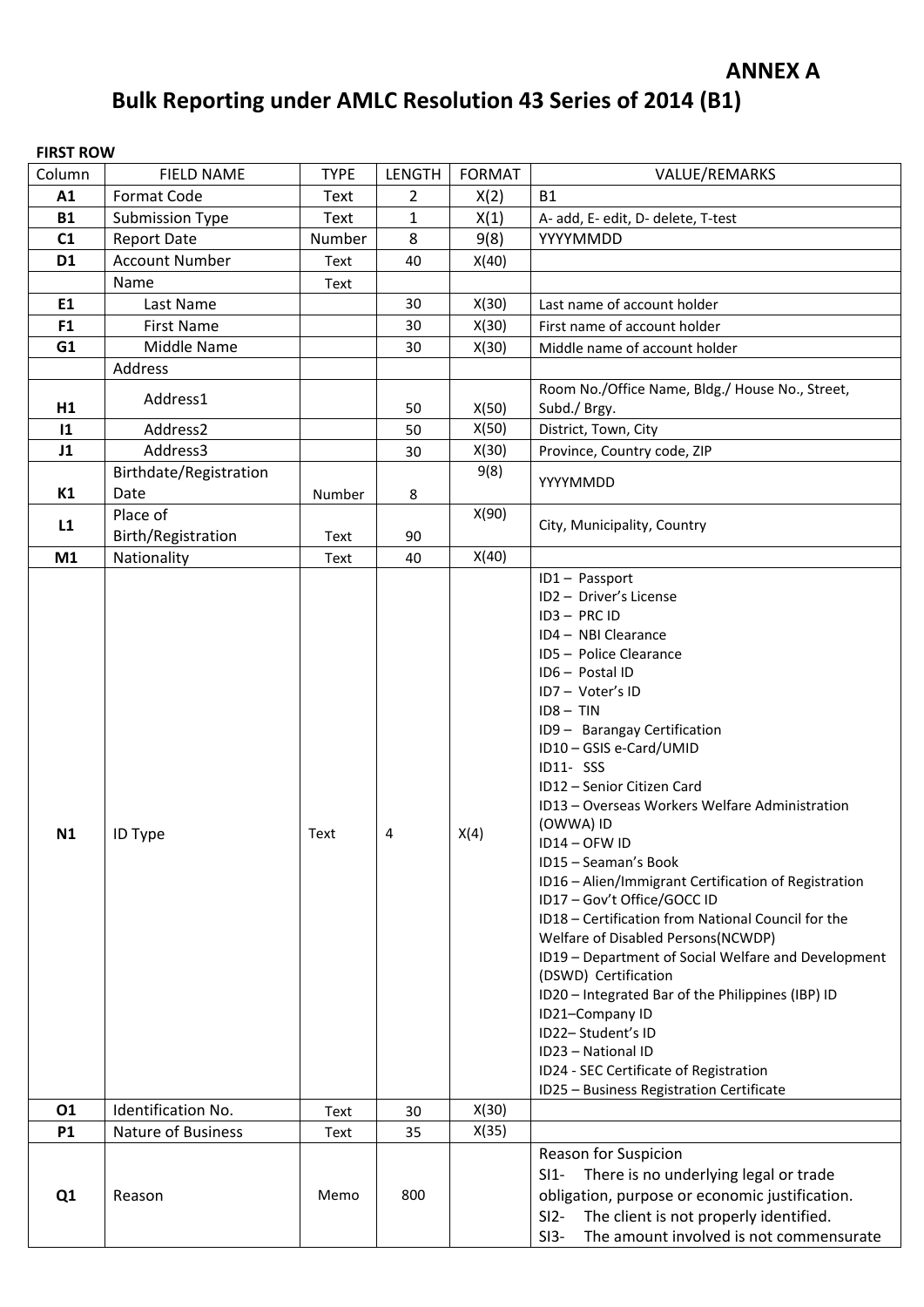|  | with the business or financial capacity of the                      |
|--|---------------------------------------------------------------------|
|  | client.                                                             |
|  | The transaction is structured to avoid being<br>$SI4-$<br>reported. |
|  | There is a deviation from the client's<br>$SI5-$                    |
|  |                                                                     |
|  | profile/past transactions.                                          |
|  | SI6- The transaction is similar, analogous or                       |
|  | identical to any of the foregoing. (Additional                      |
|  | reason is required after a semicolon ie. SI6; The                   |
|  | client is)                                                          |
|  | PC1- Kidnapping for ransom                                          |
|  | PC2- Drug trafficking and related offenses                          |
|  | PC3- Graft and corrupt practices                                    |
|  | PC4- Plunder                                                        |
|  | PC5- Robbery and Extortion                                          |
|  | PC6- Jueteng and Masiao                                             |
|  | PC7- Piracy on the high seas                                        |
|  | PC8- Qualified Theft                                                |
|  | PC9- Swindling                                                      |
|  | PC10-Smuggling                                                      |
|  | PC11- Violations under the Electronic Commerce                      |
|  | Act of 2000                                                         |
|  | PC12-Hijacking; destructive arson; and murder,                      |
|  | including those perpetrated by terrorists against                   |
|  | non-combatant persons and similar targets                           |
|  | PC13 - Terrorism and conspiracy to commit                           |
|  | terrorism                                                           |
|  |                                                                     |
|  | PC14 - Financing of Terrorism                                       |
|  | PC15 - Bribery                                                      |
|  | PC16 - Frauds and Illegal Exactions and                             |
|  | Transactions                                                        |
|  | PC17 - Malversation of Public Funds and Property                    |
|  | PC18 - Forgeries and Counterfeiting                                 |
|  | PC19 - Violations of Sections 4 to 6 of the Anti-                   |
|  | Trafficking in Persons Act of 2003                                  |
|  | PC20 - Violations of Sections 78 to 79 of the                       |
|  | Revised Forestry Code of the Phils., as amended                     |
|  | PC21 - Violations of Sections 86 to 106 of the                      |
|  | Fisheries Code of 1998                                              |
|  | PC22 - Violations of Sections 101 to 107 and 110                    |
|  | of the Philippine Mining Act of 1995                                |
|  | PC23 - Violations of Section 27 (c), (e), (f), (g) and              |
|  | (i) of the Wildlife Resources Conservation and                      |
|  | <b>Protection Act</b>                                               |
|  | PC24 - Violation of Section 7b of the National                      |
|  | Caves and Cave Resources Management                                 |
|  | <b>Protection Act</b>                                               |
|  | PC25 - Violation of the Anti-Carnapping Act of                      |
|  | 2002                                                                |
|  | PC26 - Violations of Sections 1,3 and 5 of the                      |
|  | Decree Codifying the Laws on Illegal/Unlawful                       |
|  | Possession Manufacture Dealing In, Acquisition or                   |
|  | Disposition of Firearms, Ammunition or Explosives                   |
|  |                                                                     |
|  | PC27 - Violation of Anti-Fencing Law                                |
|  | PC28 - Violation of Section 6 of the Migrant                        |
|  | Workers and Overseas Filipinos Act of 1995                          |
|  | PC29- Violation of Intellectual Property Code                       |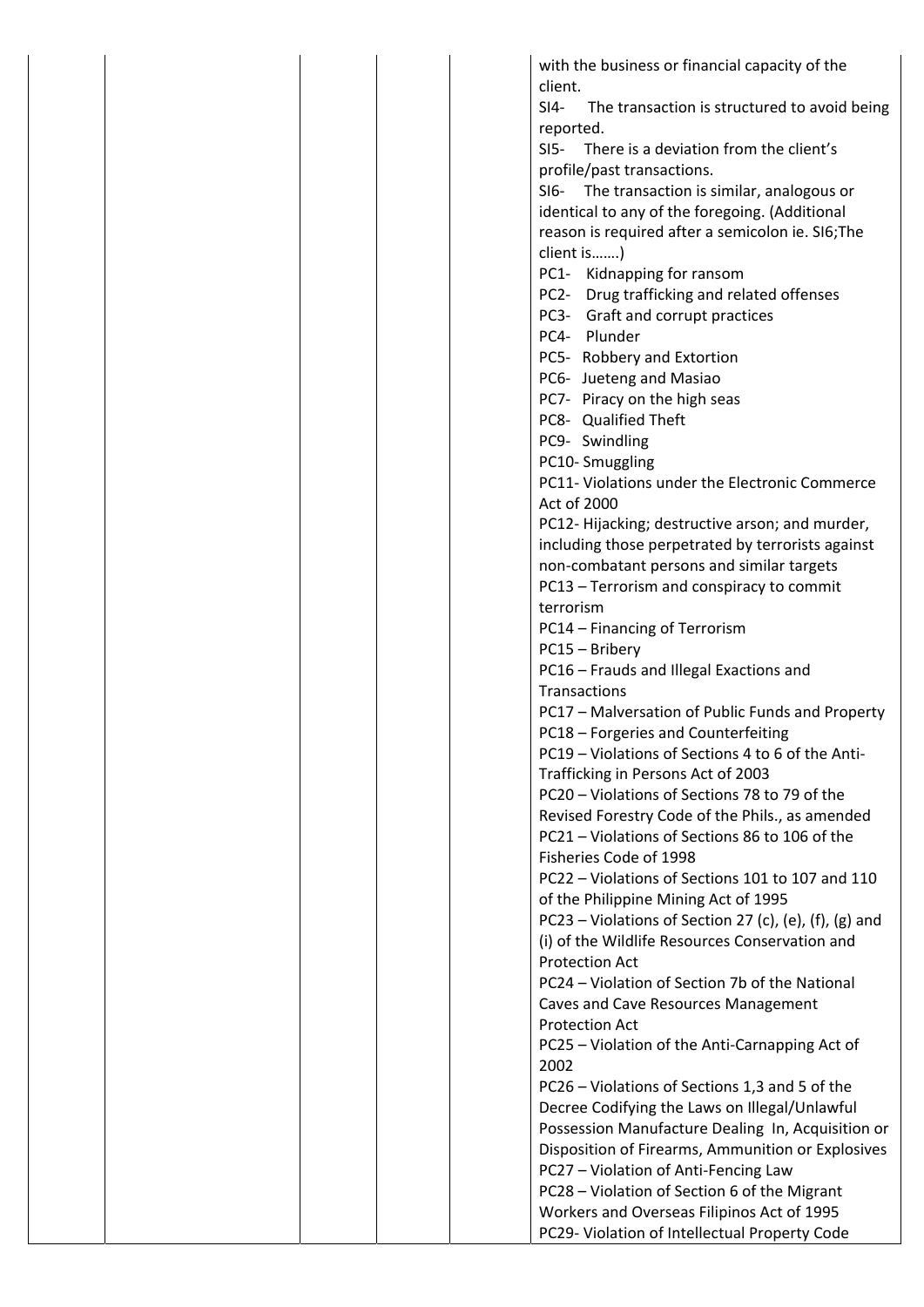|    |                  |      |      | PC30 – Violation of Section 4 of the Anti-Photo<br>and Video Voyeurism Act of 2009<br>PC31 – Violation of Section 4 of the Anti-Child<br>Pornography Act of 2009<br>PC32 - Violations of R.A. No. 7610, Special<br>Protection of Children Against Abuse, Exploitation<br>and Discrimination<br>PC33 - Fraudulent practices and other violations<br>under the Securities Regulation Code of 2000<br>PC34 - Felonies or offenses of a similar nature that<br>are punishable under the penal laws of other<br>countries. |  |
|----|------------------|------|------|-----------------------------------------------------------------------------------------------------------------------------------------------------------------------------------------------------------------------------------------------------------------------------------------------------------------------------------------------------------------------------------------------------------------------------------------------------------------------------------------------------------------------|--|
| R1 | <b>Narrative</b> | Memo | 4000 | Narrative of events leading to Suspicion                                                                                                                                                                                                                                                                                                                                                                                                                                                                              |  |

**ALL FIELDS UNDER ROW 1 ARE MANDATORY EXCEPT FOR THE MIDDLE NAME WHICH IS OPTIONAL**

#### **Details of the transactions (Starting at row 2)**

| Column           | <b>FIELD NAME</b>                                      | <b>TYPE</b>   | <b>LENGTH</b> | <b>FORMAT</b> | VALUE/REMARKS                                                                                                                            |
|------------------|--------------------------------------------------------|---------------|---------------|---------------|------------------------------------------------------------------------------------------------------------------------------------------|
| $^*A$            | Party type Flag of Subject<br>(Name indicated in Row1) | Text          | 1             | X             | A - Account Holder; B - Beneficiary; C-<br>Counterpart (pls refer to the AMLC Reporting<br><b>Procedures Manual for a complete list)</b> |
| $*_{\mathbf{B}}$ | <b>Institution Code</b>                                | Number        | 11            | 9(11)         | As provided by AMLC (Institution code of the<br>branch where the transaction took place)                                                 |
| *C               | <b>Transaction Date</b>                                | Number        | 8             | 9(8)          | YYYYMMDD                                                                                                                                 |
| *D               | <b>Transaction Code</b>                                | Text          | 5             | X(5)          | <b>AMLC Transaction Codes</b>                                                                                                            |
| *E               | Transaction Reference No.                              | Text          | 20            | X(20)         | must be unique per tran date                                                                                                             |
| $*F$             | Transaction Amount (Php)                               | Number        | 20            | 9(18).99      | Greater than 0 w/ or w/o decimal value                                                                                                   |
| G                | Transaction Amount (FX)                                | <b>Number</b> | 17            | 9(15).99      | Optional                                                                                                                                 |
| н                | FX Currency Code                                       | Text          | 3             | X(3)          | optional; mandatory if fx amount <> null                                                                                                 |
|                  | Name of Correspondent Bank                             | Text          | 90            | X(90)         |                                                                                                                                          |
|                  | Address1                                               |               | 50            | X(50)         | Room No./Office Name, Bldg./ House No., Street,<br>Subd./ Brgy.                                                                          |
| К                | Address <sub>2</sub>                                   |               | 50            | X(50)         | District, Town, City                                                                                                                     |
|                  | Address3                                               |               | 30            | X(30)         | Province, Country code, ZIP                                                                                                              |
| M                | Country Code of<br>Correspondent Bank                  | Number        | 3             | 9(3)          | Country Code (Please refer to system codes in the<br><b>AMLC Reporting Procedures Manual)</b>                                            |

‐ **ALL FIELDS MARKED WITH ASTERISK ARE MANDATORY**

### ‐ **FOR REMITTANCE TRANSACTIONS, NAME, ADDRESS AND COUNTRY CODE OF CORRESPONDENT BANK WILL BE MANDATORY**

#### **For transactions involving multiple parties continue with Columns N,O,P………**

| Column  | <b>FIELD NAME</b>      | <b>TYPE</b> | LENGTH | <b>FORMAT</b> | VALUE/REMARKS                                                                                                                            |
|---------|------------------------|-------------|--------|---------------|------------------------------------------------------------------------------------------------------------------------------------------|
| $*_{N}$ | Party Type Flag        | Text        | 1      | X             | A - Account Holder; B - Beneficiary; C-<br>Counterpart (pls refer to the AMLC Reporting<br><b>Procedures Manual for a complete list)</b> |
|         | Name                   | Text        |        |               |                                                                                                                                          |
| *O      | Last Name              |             | 30     | X(30)         | Last name of account holder                                                                                                              |
| *P      | <b>First Name</b>      |             | 30     | X(30)         | First name of account holder                                                                                                             |
| Q       | Middle Name            |             | 30     | X(30)         | Middle name of account holder                                                                                                            |
|         | Address                |             |        |               |                                                                                                                                          |
| R       | Address1               |             | 50     | X(50)         | Room No./Office Name, Bldg./ House No., Street,<br>Subd./ Brgy.                                                                          |
| S       | Address <sub>2</sub>   |             | 50     | X(50)         | District, Town, City                                                                                                                     |
|         | Address3               |             | 30     | X(30)         | Province, Country code, ZIP                                                                                                              |
|         | Birthdate/Registration |             |        | 9(8)          | YYYYMMDD                                                                                                                                 |
| U       | Date                   | Number      | 8      |               |                                                                                                                                          |
| v       | <b>Account Number</b>  | Text        | 40     | X(40)         |                                                                                                                                          |

‐ **ALL FIELDS MARKED WITH ASTERISK ARE MANDATORY**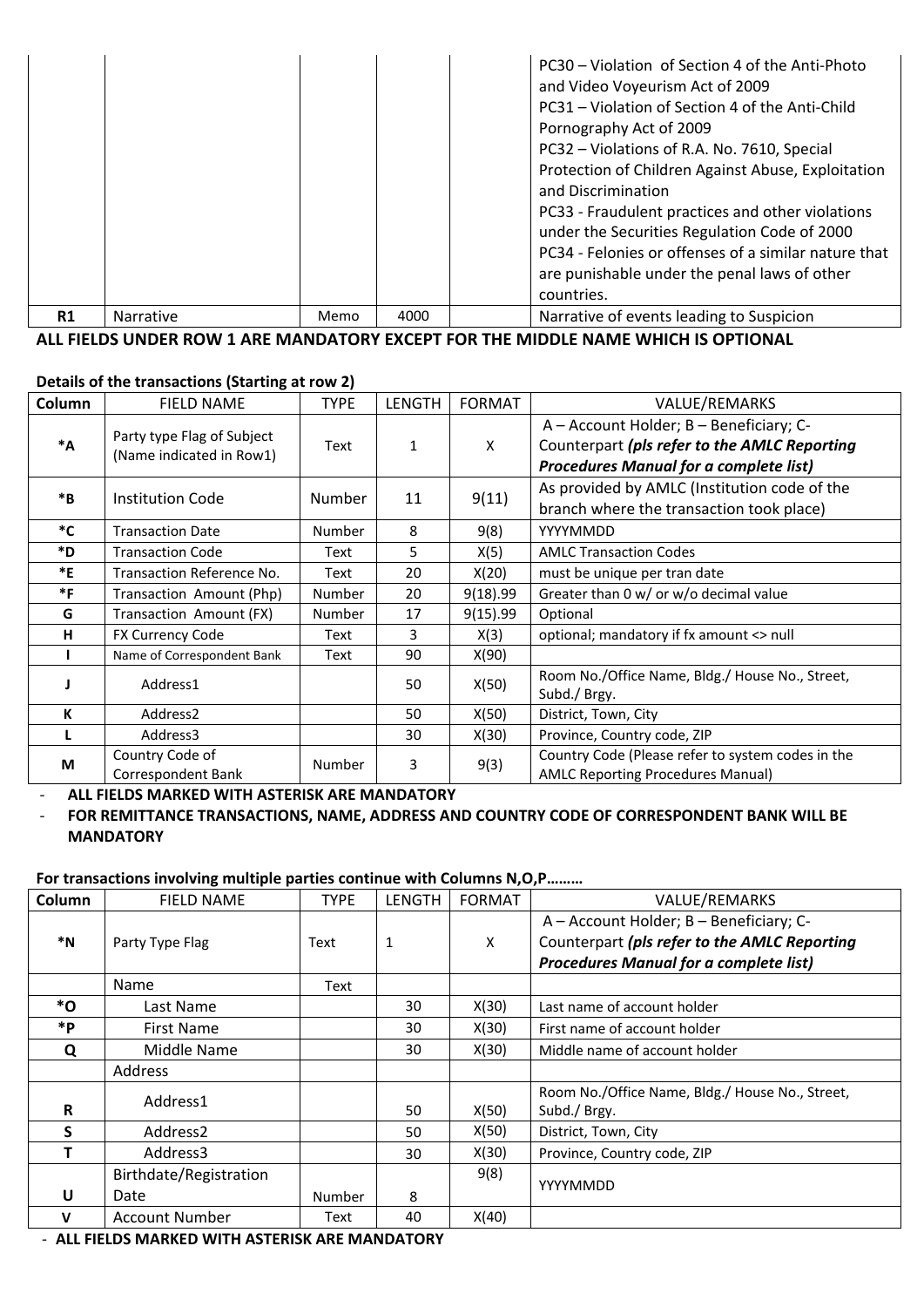# **Bulk Reporting Electronic Record Format (B2)**

# **FIRST ROW**

| Column  | <b>FIELD NAME</b>      | <b>TYPE</b> | <b>LENGTH</b> | <b>FORMAT</b> | VALUE/REMARKS                                                                                                                                                                                                                                                                                                                                                                                                                                                                                                                                                                                                                                                                                                                                                                                                                                                                                                                                                                                                                                                                                                                                                                                                                                                                                                                                                                                                                                                                                                                                                                                                                                                                |
|---------|------------------------|-------------|---------------|---------------|------------------------------------------------------------------------------------------------------------------------------------------------------------------------------------------------------------------------------------------------------------------------------------------------------------------------------------------------------------------------------------------------------------------------------------------------------------------------------------------------------------------------------------------------------------------------------------------------------------------------------------------------------------------------------------------------------------------------------------------------------------------------------------------------------------------------------------------------------------------------------------------------------------------------------------------------------------------------------------------------------------------------------------------------------------------------------------------------------------------------------------------------------------------------------------------------------------------------------------------------------------------------------------------------------------------------------------------------------------------------------------------------------------------------------------------------------------------------------------------------------------------------------------------------------------------------------------------------------------------------------------------------------------------------------|
| $*A1$   | Format Code            | Text        | 2             | X(2)          | <b>B2</b>                                                                                                                                                                                                                                                                                                                                                                                                                                                                                                                                                                                                                                                                                                                                                                                                                                                                                                                                                                                                                                                                                                                                                                                                                                                                                                                                                                                                                                                                                                                                                                                                                                                                    |
| $*B1$   | <b>Submission Type</b> | <b>Text</b> | 1             | X(1)          | A- add, E- edit, D- delete, T-test                                                                                                                                                                                                                                                                                                                                                                                                                                                                                                                                                                                                                                                                                                                                                                                                                                                                                                                                                                                                                                                                                                                                                                                                                                                                                                                                                                                                                                                                                                                                                                                                                                           |
| $^*$ C1 | <b>Report Date</b>     | Number      | 8             | 9(8)          | YYYYMMDD                                                                                                                                                                                                                                                                                                                                                                                                                                                                                                                                                                                                                                                                                                                                                                                                                                                                                                                                                                                                                                                                                                                                                                                                                                                                                                                                                                                                                                                                                                                                                                                                                                                                     |
| $*D1$   |                        | Memo        | 800           |               | Reason for Suspicion<br>SI1- There is no underlying legal or trade<br>obligation, purpose or economic justification.<br>The client is not properly identified.<br>$SI2-$<br>The amount involved is not commensurate<br>$SI3-$<br>with the business or financial capacity of the<br>client.<br>$SI4-$<br>The transaction is structured to avoid being<br>reported.<br>SI5- There is a deviation from the client's<br>profile/past transactions.<br>SI6- The transaction is similar, analogous or<br>identical to any of the foregoing. (Additional<br>reason is required after a semicolon ie. SI6; The<br>client is)<br>PC1- Kidnapping for ransom<br>PC2- Drug trafficking and related offenses<br>PC3- Graft and corrupt practices<br>PC4- Plunder<br>PC5- Robbery and Extortion<br>PC6- Jueteng and Masiao<br>PC7- Piracy on the high seas<br>PC8- Qualified Theft<br>PC9- Swindling<br>PC10-Smuggling<br>PC11- Violations under the Electronic Commerce<br>Act of 2000<br>PC12-Hijacking; destructive arson; and murder,<br>including those perpetrated by terrorists against<br>non-combatant persons and similar targets<br>PC13 - Terrorism and conspiracy to commit<br>terrorism<br>PC14 - Financing of Terrorism<br>PC15 - Bribery<br>PC16 - Frauds and Illegal Exactions and<br>Transactions<br>PC17 - Malversation of Public Funds and Property<br>PC18 - Forgeries and Counterfeiting<br>PC19 - Violations of Sections 4 to 6 of the Anti-<br>Trafficking in Persons Act of 2003<br>PC20 - Violations of Sections 78 to 79 of the<br>Revised Forestry Code of the Phils., as amended<br>PC21 - Violations of Sections 86 to 106 of the<br>Fisheries Code of 1998 |
|         | Reason                 |             |               |               | PC22 - Violations of Sections 101 to 107 and 110                                                                                                                                                                                                                                                                                                                                                                                                                                                                                                                                                                                                                                                                                                                                                                                                                                                                                                                                                                                                                                                                                                                                                                                                                                                                                                                                                                                                                                                                                                                                                                                                                             |